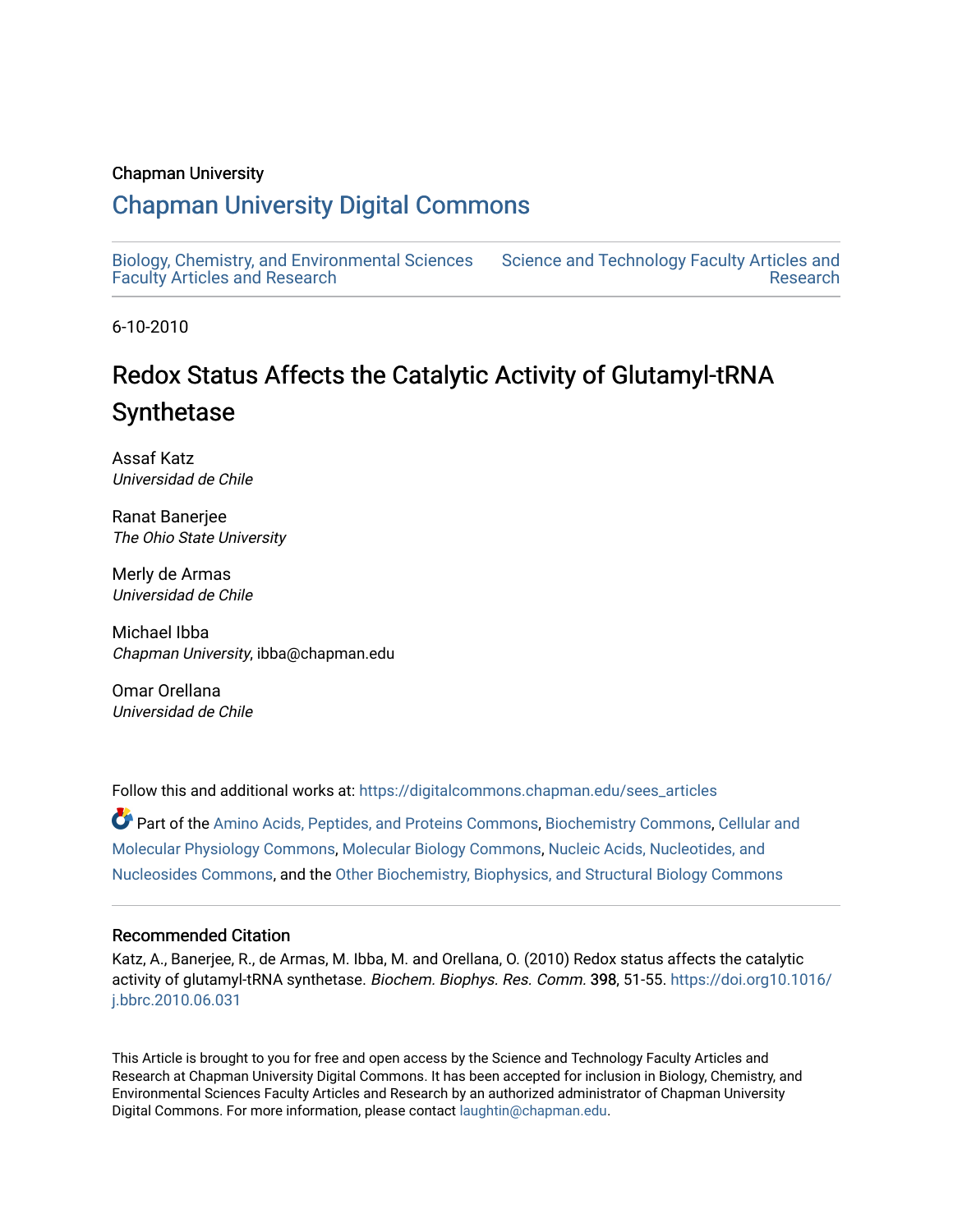# Redox Status Affects the Catalytic Activity of Glutamyl-tRNA Synthetase

# **Comments**

NOTICE: this is the author's version of a work that was accepted for publication in Biochemical and Biophysical Research Communications. Changes resulting from the publishing process, such as peer review, editing, corrections, structural formatting, and other quality control mechanisms may not be reflected in this document. Changes may have been made to this work since it was submitted for publication. A definitive version was subsequently published in Biochemical and Biophysical Research Communications, volume 398, in 2010. <https://doi.org/10.1016/j.bbrc.2010.06.031>

The Creative Commons license below applies only to this version of the article.

# Creative Commons License

# $\bigoplus_{w} \bigoplus_{w} \bigoplus_{w}$

This work is licensed under a [Creative Commons Attribution-Noncommercial-No Derivative Works 4.0](https://creativecommons.org/licenses/by-nc-nd/4.0/) [License](https://creativecommons.org/licenses/by-nc-nd/4.0/).

Copyright Elsevier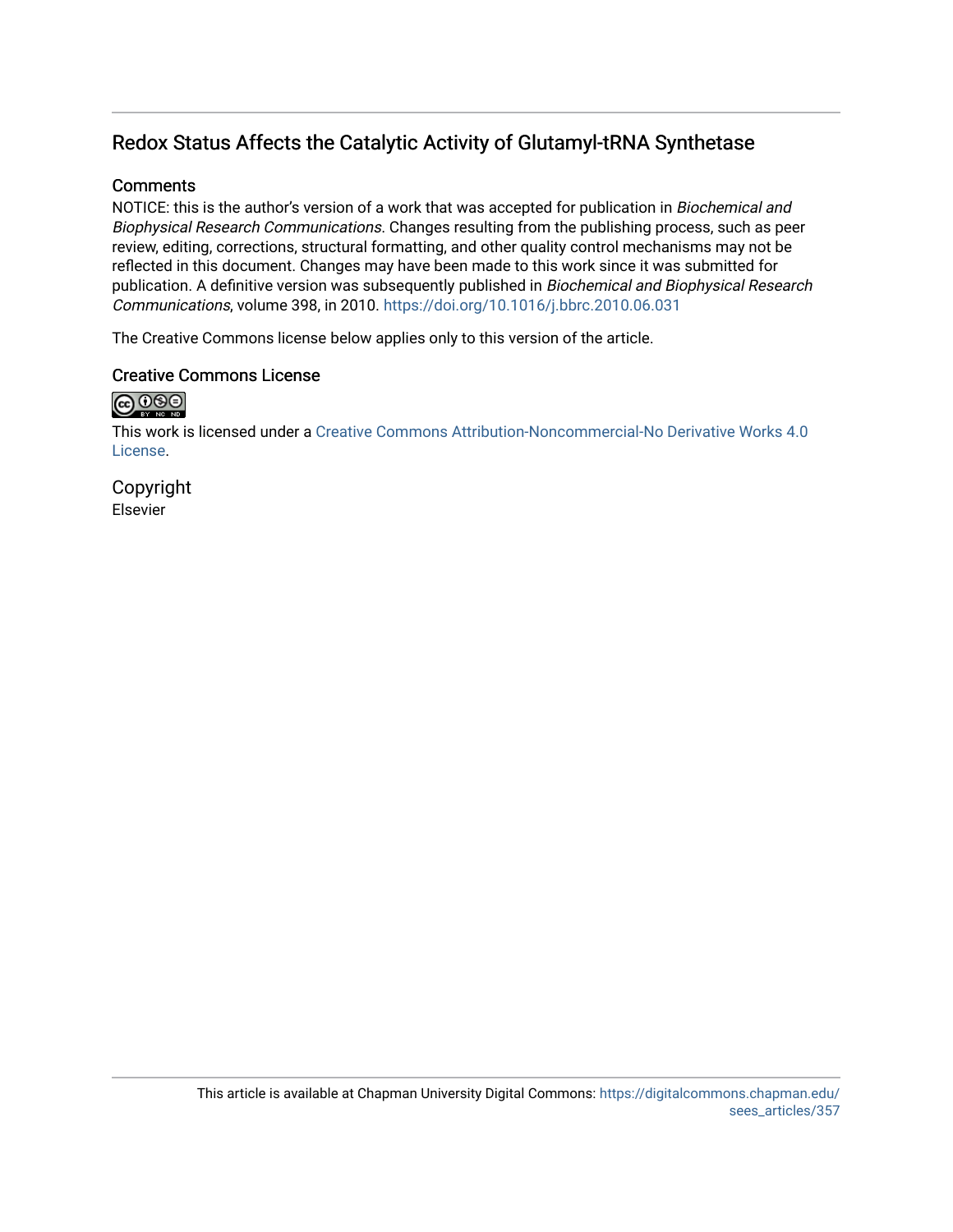

# NIH Public Access

**Author Manuscript**

*Biochem Biophys Res Commun*. Author manuscript; available in PMC 2010 October 16.

## Published in final edited form as:

*Biochem Biophys Res Commun*. 2010 July 16; 398(1): 51–55. doi:10.1016/j.bbrc.2010.06.031.

# **Redox status affects the catalytic activity of glutamyl-tRNA**

# **synthetase**

**Assaf Katz**a, **Rajat Banerjee**b, **Merly de Armas**a, **Michael Ibba**b,c, and **Omar Orellana**a,\* <sup>a</sup> Programa de Biología Celular y Molecular, Instituto de Ciencias Biomédicas, Facultad de Medicina, Universidad de Chile, Chile

<sup>b</sup> Department of Microbiology and Center for RNA Biology, The Ohio State University, Columbus, OH 43210-1292, USA

<sup>c</sup> Ohio State Biochemistry Program, The Ohio State University, Columbus, OH 43210-1292, USA

# **Abstract**

Glutamyl-tRNA synthetases (GluRS) provide Glu-tRNA for different processes including protein synthesis, glutamine transamidation and tetrapyrrole biosynthesis. Many organisms contain multiple GluRSs, but whether these duplications solely broaden tRNA specificity or also play additional roles in tetrapyrrole biosynthesis is not known. Previous studies have shown that GluRS1, one of two GluRSs from the extremophile *Acidithiobacillus ferrooxidans*, is inactivated when intracellular heme is elevated suggesting a specific role for GluRS1 in the regulation of tetrapyrrole biosynthesis. We now show that, *in vitro*, GluRS1 activity is reversibly inactivated upon oxidation by hemin and hydrogen peroxide. The targets for oxidation-based inhibition were found to be cysteines from a SWIM zinc-binding motif located in the tRNA acceptor helix-binding domain. tRNA<sup>Glu</sup> was able to protect GluRS1 against oxidative inactivation by hemin plus hydrogen peroxide. The sensitivity to oxidation of *A. ferrooxidans* GluRS1 might provide a means to regulate tetrapyrrole and protein biosynthesis in response to extreme changes in both the redox and heme status of the cell via a single enzyme.

## **Keywords**

Glutamyl-tRNA synthetases; Heme; Hydrogen peroxide; Zn<sup>2+</sup>-binding site; *Acidithiobacillus ferrooxidans*

# **1. Introduction**

The aminoacyl-tRNA synthetases are an ancient family of proteins. Their primary role is to provide aminoacyl-tRNA for protein synthesis, although they have also been found to provide activated amino acids to an increasing number of processes outside translation [1]. One example is GluRS. During protein synthesis glutamyl-tRNA is used both to translate glutamate codons and sometimes as a precursor for glutaminyl-tRNA synthesis depending on the genome context. In cells containing glutaminyl-tRNA synthetase (GlnRS), a discriminating GluRS specifically aminoacylates tRNA<sup>Glu</sup> with glutamate. Conversely, when there is no GlnRS a structurally distinct non-discriminating (ND) GluRS mischarges tRNA<sup>Gln</sup> with glutamate. The resulting Glu-tRNA<sup>Gln</sup> is excluded from translation, and instead is transformed into Gln-

<sup>\*</sup>Corresponding author. Address: Programa de Biología Celular y Molecular, Instituto de Ciencias Biomédicas, Facultad de Medicina, Universidad de Chile, Independencia 1027, Santiago 8380453, Chile. Fax: +56 2 7355580. oorellan@med.uchile.cl (O. Orellana).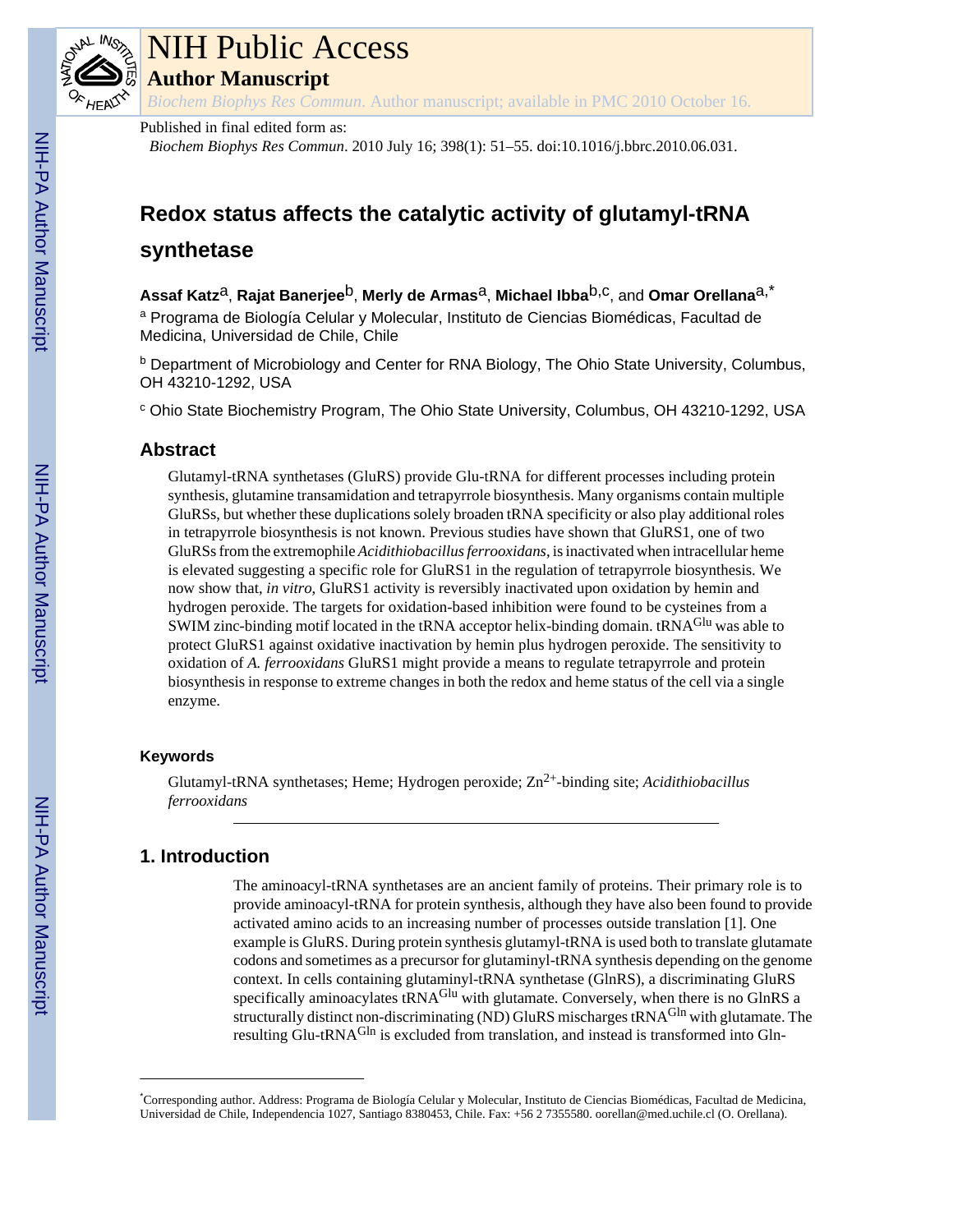tRNAGln by a tRNA dependent amidotransferase [2,3]. Outside of protein biosynthesis, GlutRNAGlu serves as the first substrate for the biosynthesis of tetrapyrroles in organisms that carry out this process by the  $C_5$  pathway (archaea, chloroplasts and most bacteria). The glutamate moiety of Glu-tRNA $^{Glu}$  is transformed to glutamate semialdehyde by the glutamyltRNA reductase (GluTR) and is subsequently transformed to δ-aminolevulinic acid (ALA), the universal precursor of tetrapyrroles, by the glutamate semialdehyde amidotransferase [4].

A number of bacterial genomes encode two different versions of GluRS, consistent with the different possible roles of the enzyme. For example, the existence in *Helicobacter pylori* of two GluRSs that each recognize tRNA<sup>Glu</sup> or tRNA<sup>Gln</sup>, respectively, allows for a high degree of tRNA specificity during aminoacylation with Glu [2,3]. Conversely, in the extremophile *Acidithiobacillus ferrooxidans*, an acidophilic bacterium that contains two GluRSs, all tRNA<sup>Glu</sup> isoacceptors and at least one of all the tRNA<sup>Gln</sup> species are aminoacylated by GluRS1, while GluRS2 preferentially aminoacylates one of the tRNA<sup>Gln</sup> isoacceptors and to a lower extent the  $tRNA<sup>Glu</sup>$  isoacceptors [2,5].

*Acidithiobacillus ferrooxidans* has received attention due to its role in the bioleaching of minerals both in natural and man-made environments. *A. ferrooxidans* obtains reducing power from the oxidation of ferrous ions or reduced sulfur compounds using oxygen as the final electron acceptor. To compensate for the low reducing power of some of these substrates, *A. ferrooxidans* produces an extremely high number of respiratory chain components per cell. The level of these respiratory chain components, including cytochromes and, thus, heme depends greatly on the growth conditions. For example, heme content in *A. ferrooxidans* cultured in medium with ferrous ions is 1.8 times higher than in  $S^{\circ}$  and up to 5.8 times the level in *Escherichia coli* cultured in Luria broth [6–8]. Given the high levels of heme in *A. ferrooxidans* and since the biosynthesis of the molecule in this organism occurs via the C<sub>5</sub> pathway, the ability of GluRS to provide considerable amounts of Glu-tRNA outside of protein synthesis is critical. In this context the duplication of GluRS may provide a means to ensure the adequate provision of substrate for the  $C_5$  pathway without adversely affecting protein biosynthesis.

The observation that GluRS2 preferentially aminoacylates tRNA<sup>Gln</sup> suggests that GluRS1 is the main enzyme responsible for supplying Glu-tRNAGlu for heme biosynthesis. Addition of ALA to *A. ferrooxidans* cultures increased the intracellular levels of heme and greatly reduced the activity of GluRS1 [8]. Heme, as well as some of its biosynthesis intermediates, is known to generate oxidative radicals [4,9,10] leading us to speculate that GluRS1 might be regulated by oxidative reactions. This idea is supported by the observation that the inactivation of GluRS1 by addition of ALA to the culture medium is partially prevented if the medium is also supplemented with glutathione, a known thiol reducing agent [8]. The fact that some cysteines from *E. coli* GluRS may be oxidized *in vivo* [11] provides further support to the idea that GluRS1 from *A. ferrooxidans* might be a target for *in vivo* oxidation. The objective of this study was to evaluate *in vitro* the effect of oxidative agents in the activity of GluRS1 and determine the molecular mechanism involved in this process. Our results indicate that specific zinc-coordinating cysteine residues in GluRS1 are sensitive to oxidation in a reversible manner. Both tRNA and ATP protected GluRS1 from oxidative inactivation. Thus, these findings led us to propose that redox modulation of GluRS1 might provide a means to control both heme and protein biosyntheses in response to stress via a single enzyme.

## **2. Materials and methods**

#### **2.1. Overexpression, purification and mutagenesis of GluRS1**

Overproduction and purification of the recombinant protein GST-GluRS1 was carried out as described [2], and the GST tag removed by digestion with thrombin (Sigma, St. Louis, MO)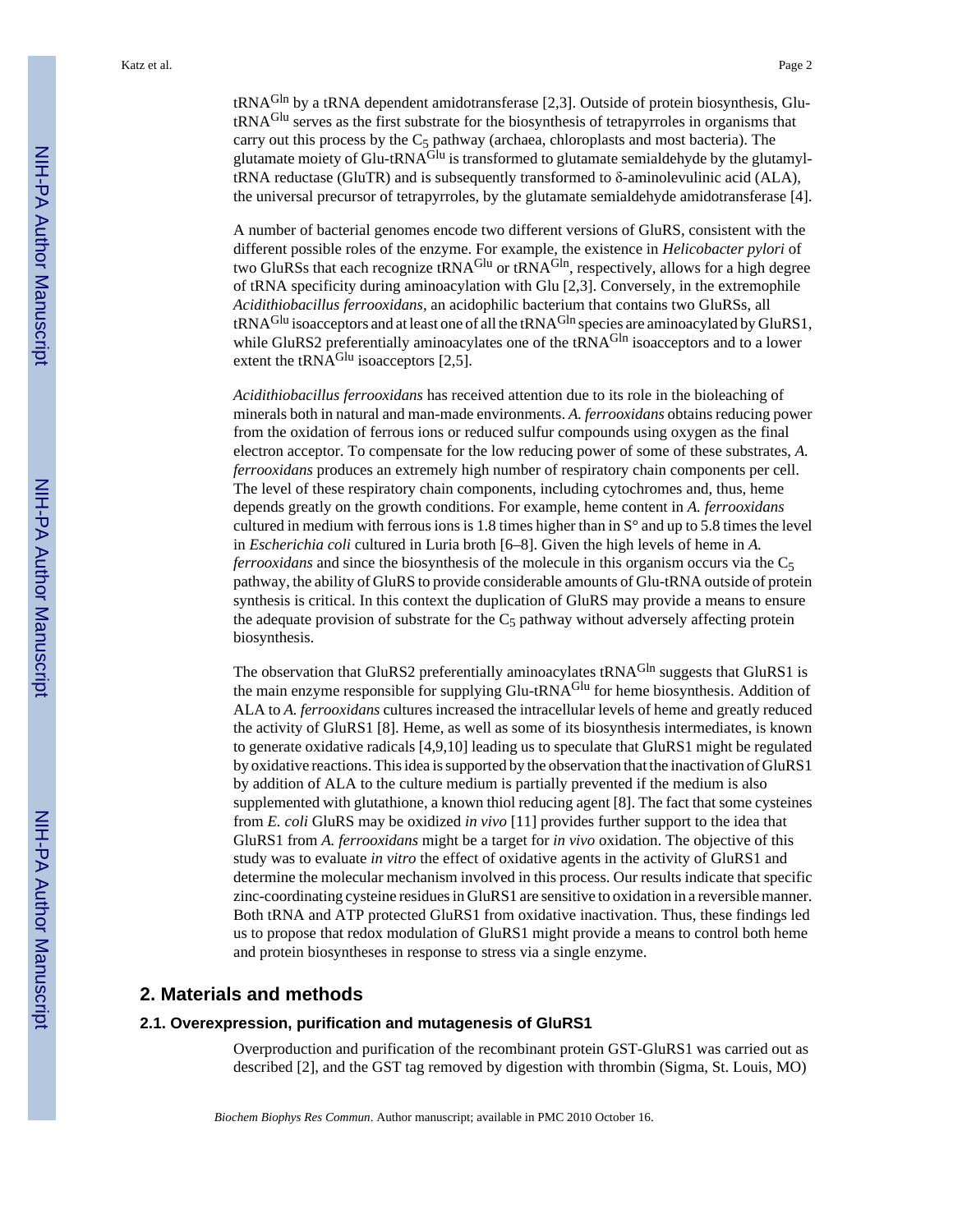according to the manufacturer's instructions. Purified protein was dialyzed against a buffer containing 20mM Hepes KOH, pH 7.2, 10mM MgCl<sub>2</sub>, 50mM KCl and 50% glycerol. 0.5 mM DTT was added to the dialysis buffer as required. When necessary, DTT was removed using Bio-Gel P-10 Micro Bio-Spin columns (Bio-Rad). The GluRS1 C183A encoding gene was obtained via site-directed mutagenesis as described [12] using the following primers: ERS1\_C183A\_fd (5′-CCG ACC TAC AAT TTC *GCC* GTG GTG GTG GAT GAC-3′) and ERS1\_C183A\_rv (5′-GTC ATC CAC CAC CAC *GGC* GAA ATT GTA GGT CGG -3′).

#### **2.2. Oxidation and reduction of GluRS1**

GluRS1 free of DTT was incubated in reaction buffer (100 mM Hepes KOH, pH 7.2, 30 mM KCl, 12 mM MgCl<sub>2</sub>) in the presence of varying amounts of  $H_2O_2$ . When indicated, the reaction mixture also contained one or more of 10 μM hemin, 50 μM glutamate, 5 mM ATP or 2.6 μM *in vitro* transcribed *A. ferrooxidans* tRNA $^{Glu}$ <sub>2</sub> [5]. At indicated times, aliquots were removed for enzymatic activity measurements or quantification of reduced cysteines. In the latter case, excess oxidizing agent was removed using Bio-Gel P-10 Micro Bio-Spin columns (Bio-Rad). DTT or β-mercaptoethanol was added to the mixture as necessary, and aliquots were taken at the corresponding times for activity measurements. The oxidation reactions were performed at 37 °C unless otherwise stated.

#### **2.3. tRNA aminoacylation**

Reactions were carried out as described [2] in a reaction buffer containing 5 mM ATP, 2.6 μM *in vitro* transcribed tRNA<sup>Glu</sup><sub>2</sub> and 50  $\mu$ M glutamate. Data is presented either as nM Glu-tRNA/ s or as a percentage of GluRS1 activity compared to the enzyme treated in the same conditions without the addition of oxidizing agents. All reactions were carried out at 37 °C.

#### **2.4. Cysteine quantification**

Reduced cysteine content was analyzed as previously described [13]. Briefly, the reaction was carried out at pH 7.27 in a solution containing 0.1 M Tris–HCl, 1 mM EDTA and 500  $\mu$ M 5,5′dithio-bis(2-nitrobenzoic acid) (DTNB). Changes in absorbance at 412 nm due to the release of nitro benzoic acid (TNB−) were recorded in a Jenway 6305 spectrophotometer. Cysteine content was assumed to be equal to TNB− concentration and calculated using a molar extinction coefficient of 14,150M<sup>-1</sup> cm<sup>-1</sup> for native conditions and 13,700 M<sup>-1</sup> cm<sup>-1</sup> in the presence of 0.2% SDS.

#### **2.5. Circular dichroism spectroscopy**

2.5 μM GluRS1 in 50 mM Tris–HCl, pH 7.23, 0.5 mM EDTA, was incubated for 50 min at 37 <sup>°</sup>C in the presence or absence of 300  $\mu$ M H<sub>2</sub>O<sub>2</sub> and 10  $\mu$ M hemin. The circular dichroism (CD) spectra were measured at 25 °C in an Aviv 62A DS spectropolarimeter (Aviv, Lake Wood, NJ). Spectra were recorded five times for each sample from 200 to 250 nm with step-size of 1 nm in a 1 mm pathlength cuvette with 1 nm bandwidth and 5 s averaging time. The protein only spectra were obtained by subtracting the CD signal of buffer. Experiments were repeated 3 times [14].

#### **2.6. Zinc determinations**

 $Zn^{2+}$  content of GluRS1 was analyzed by ICP-mass spectrometry at the Trace Element Research Laboratory of the Ohio State University, Columbus, Ohio, USA. For  $\text{Zn}^{2+}$  release analysis, 0.1 μM 4-(2-pyridylazo)resorcinol (PAR) was added to the solution and change in absorbance at 500 nm due to complex formation with released  $\text{Zn}^{2+}$  was measured [15]. The amount of released  $Zn^{2+}$  was then calculated using a calibration curve with known amounts of zinc acetate in similar buffer conditions. The data is presented as the ratio of the amount of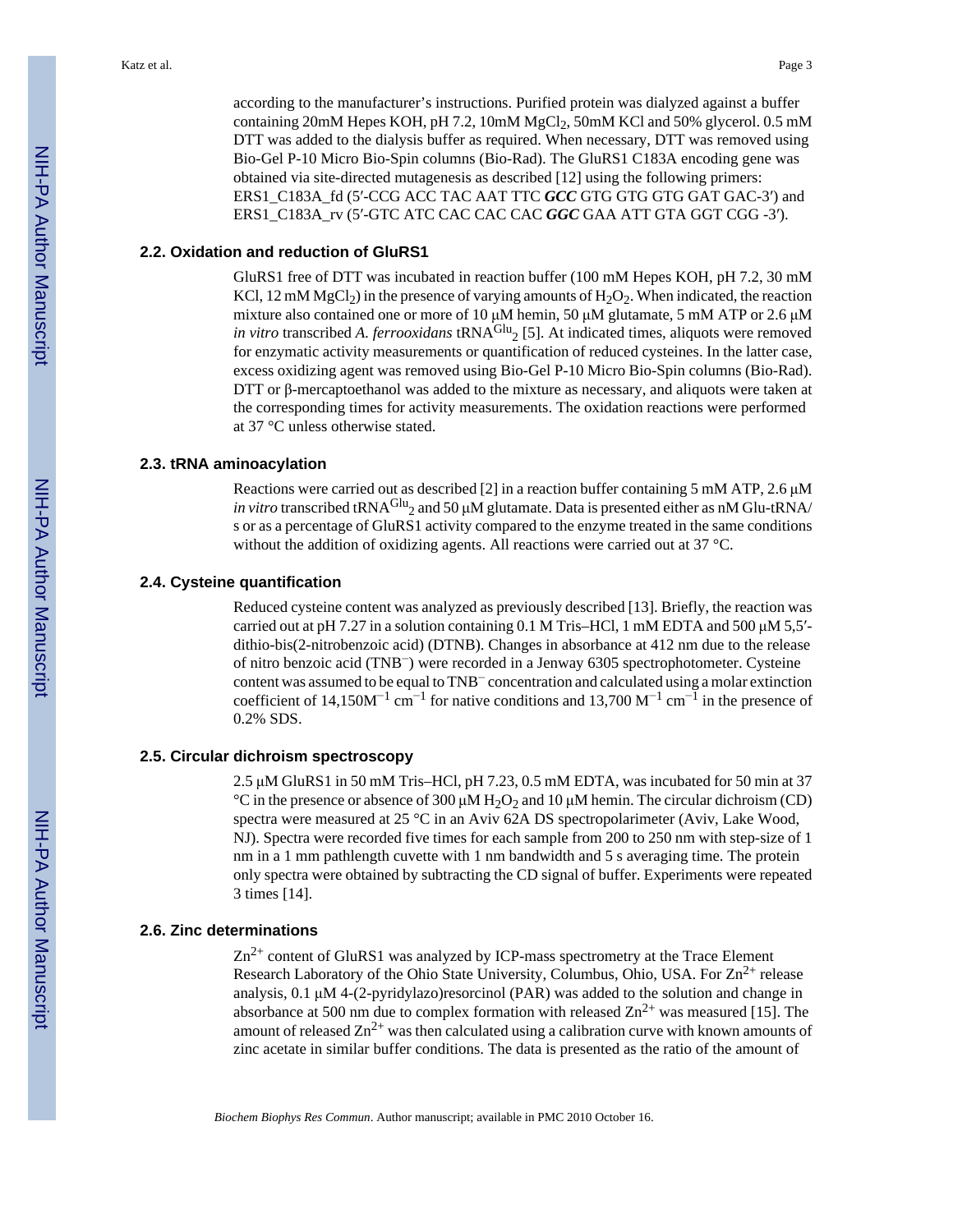$Zn^{2+}$  released to the total  $Zn^{2+}$  release by the oxidized enzyme denatured in the presence of 8 M urea. All  $\text{Zn}^{2+}$  determinations were performed at room temperature (~25 °C).

# **3. Results**

#### **3.1. Cysteine oxidation inactivates GluRS1**

Previous data suggested that oxidation of GluRS1 might regulate tetrapyrrole biosynthesis [8], prompting us to directly investigate the effect of hydrogen peroxide  $(H_2O_2)$  on the activity of the enzyme. Ten minutes incubation with 300  $\mu$ M H<sub>2</sub>O<sub>2</sub> reduced GluRS1 activity by more than 90%. Addition of 10 μM hemin, equivalent to a typical physiological heme concentration and a level that on its own has no effect on GluRS1 activity [8,16], significantly increased both the sensitivity of the enzyme to  $H_2O_2$  and the rate of inactivation (Fig. 1A). The inactivation of the enzyme by  $H_2O_2$ , either in the presence or in the absence of hemin, was partially reversed by subsequent incubation with DTT (not shown) or β-mercaptoethanol (Fig. 1B) suggesting that cysteine residues are the primary targets for oxidative inactivation of GluRS1. Partial recovery of the enzymatic activity by treatment with DTT or β-mercaptoethanol suggests that cysteines might be oxidized to disulfide bonds or sulfenic acid [11].

*Acidithiobacillus ferrooxidans* GluRS1 is predicted to contain four cysteines clustered in the catalytic domain. Amino acid sequence alignments of GluRS from different sources revealed that cysteines 98, 100 and 125 together with glutamate 127 (Fig. S1) from *A. ferrooxidans* GluRS1 are equivalent to the characteristic residues of the SWIM domain from *E. coli* GluRS, which is known to bind  $\text{Zn}^{2+}$  [14]. The presence of one  $\text{Zn}^{2+}$  ion per molecule in *A*. *ferrooxidans* GluRS1 was confirmed by ICP-mass spectrometry (see below). Replacement of C125A at the SWIM domain led to a mostly insoluble enzyme, as for several SWIM domain replacements in *E. coli* GluRS [17]. The recovered soluble fraction of GluRS1 C125A showed ~10% of the specific activity of the wild type enzyme (13.8 vs 118.6 pM Glu-tRNA/(s  $\times$  nM enzyme), respectively).

Outside the SWIM domain the sequence alignment indicated that Cys183 is likely equivalent to Ala190 from *Thermus thermophilus* GluRS. The crystal structure of *T. thermophilus* GluRS (pdb 1N78) [18] indicates that Ala190 is located in a cleft near the active site, thus Cys183 of *A. ferrooxidans* may have the potential to impact activity upon oxidation. Replacement of *A. ferrooxidans* GluRS1 Cys183 by alanine had no effect on the enzymatic activity, nor did the C183A variant show any alteration compared to wild type in sensitivity to hemin/ $H_2O_2$  and in ability to recover activity after thiol reduction (Fig. S2). These findings indicate that Cys183 is not a target for inactivation of GluRS1 by oxidizing agents, lending further support to the idea that the target(s) of oxidation should be one or more cysteine(s) in the putative  $\text{Zn}^{2+}$ binding domain.

The possible protective effect of GluRS substrates during oxidative inactivation was investigated. Glutamate provided no protection against oxidation, while saturating concentrations of  $tRNA<sup>Glu</sup>$  or ATP, both protected the enzyme from oxidative inactivation by hemin and  $H_2O_2$  (Fig. 2). Since all substrates bind far from the SWIM domain, these results suggest that upon binding of tRNA or ATP, a conformational change might take place in the enzyme that protects the distant cysteine(s) from oxidation. The SWIM motif is located in the CP1 insertion of GluRS [17,19]. In addition, previous studies have shown specific binding of the tRNA acceptor stem to the CP1 insertion of other GluRSs, an interaction which may also hinder the access of oxidizing agents to the  $Zn^{2+}$ -binding cysteines [18].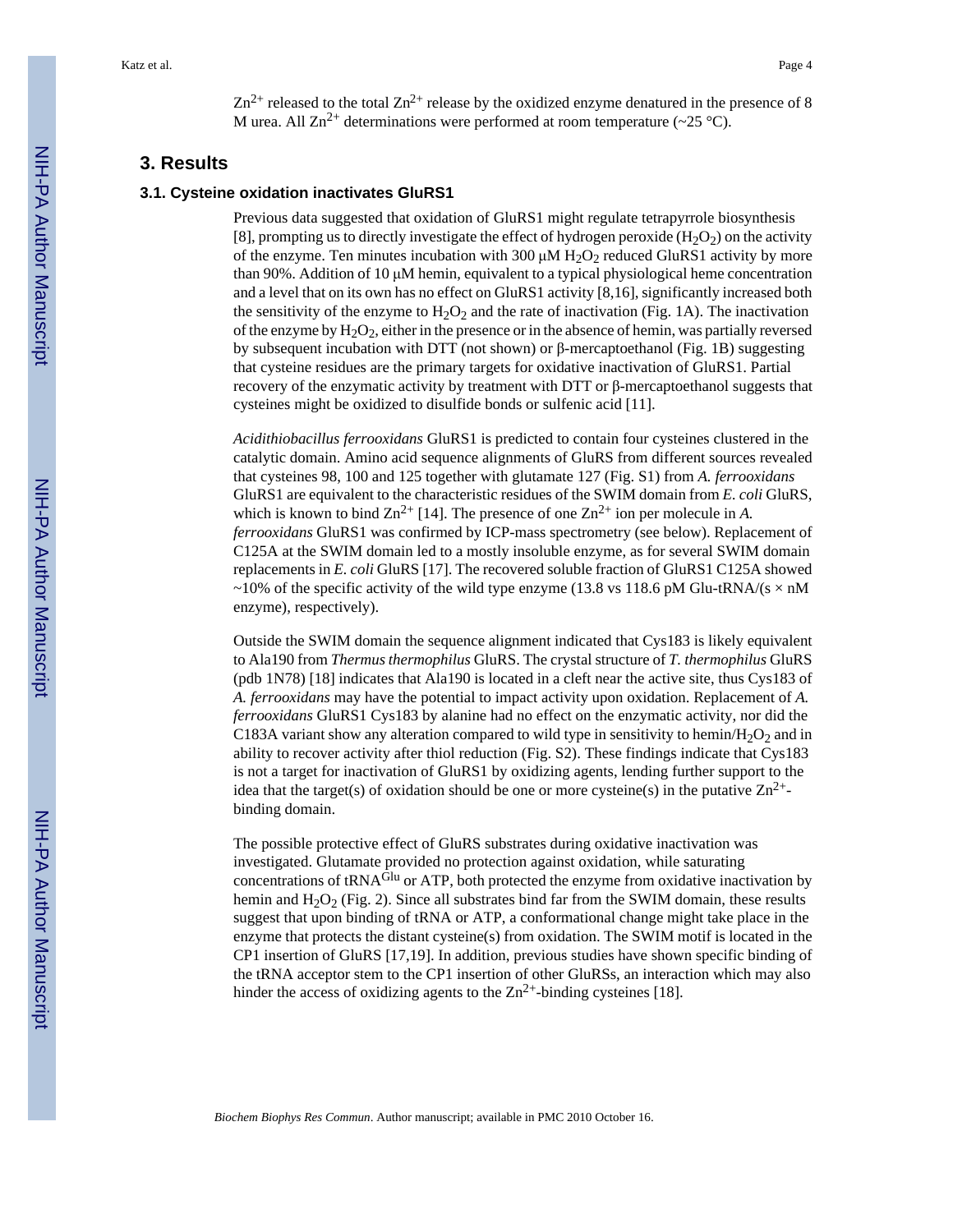#### **3.2. Assessment of the redox status of cysteine residues in GluRS1**

Since only reduced cysteines are sensitive to chemical modification by DTNB, we used this reagent to assess the redox status of cysteines in GluRS1. All four cysteines from reduced and denatured (0.2% SDS) GluRS1 reacted with DTNB. Fully inactive (99%) GluRS1 retained  $\sim$ 1 reduced cysteine indicating that almost three cysteines are oxidized (Fig. 3A). Under nondenaturing conditions, approximately 2.6 cysteines are accessible to the reagent in the reduced enzyme (Fig. 3B). As DTNB is in excess over the concentration of cysteines, the modification reaction kinetics can be treated as pseudo first order for each cysteine. The Guggenheim linearized plot [20] (Fig. 3C) revealed that there are fast and slow reacting cysteines in GluRS1. Upon full inactivation by incubation with 400  $\mu$ M H<sub>2</sub>O<sub>2</sub>, one reduced cysteine which reacted slowly with DTNB remained indicating that ~1.6 accessible cysteines per GluRS1 were oxidized (Fig. 3B and C). To verify that cysteine oxidation did not denature the enzyme we performed a far-UV CD spectra of the reduced and oxidized GluRS1. The results showed that the structure of the enzyme is maintained. Differences in the far-UV CD spectra of reduced and oxidized GluRS1 in the  $205-225$  nm region suggest a subtle change in the  $\alpha$ -helix content of the enzyme [21] (Fig. S3).

#### **3.3. Zn2+ ion release and modulation of GluRS1 activity**

In light of the fact that readily oxidizable cysteines in the  $Zn^{2+}$ -binding motif are important for GluRS1 activity, we investigated whether the release of  $\text{Zn}^{2+}$  critically impacts the enzyme. ICP-mass spectrometry revealed that *A. ferrooxidans* GluRS1 contains  $1.03 \text{ Zn}^{2+}$  per molecule. While more than 80% inactivation is observed upon oxidation by  $H_2O_2$ , only  $\sim$  30% of the bound  $\text{Zn}^{2+}$  is released from the oxidized GluRS1 (Fig. 4). Also, the kinetics of inactivation is significantly faster than the release of the metal. In addition, after the treatment of the oxidized enzyme with a reducing agent, the proportion of activity recovered is also greater than the proportion of reabsorbed ion. These data suggest that although oxidation of cysteines induces release of  $\text{Zn}^{2+}$ , ion loss is not the sole cause of enzyme inactivation.

## **4. Discussion**

#### **4.1. Role of zinc in the function of A. ferrooxidans GluRS1**

 $Zn^{2+}$  binds to a number of aminoacyl-tRNA synthetases, including GluRS from some species such as *E. coli* and *Bacillus subtilis* [14,17]. *E. coli* GluRS contains a  $\text{Zn}^{2+}$  ion coordinated to three cysteines and one histidine forming a so called SWIM motif in the catalytic domain of the enzyme [14]. We found that *A. ferrooxidans* GluRS1 contains one  $Zn^{2+}$  ion per enzyme. Sequence alignments predict that a relatively canonical SWIM motif  $(C-X-C-X_{24}-C-X-E)$ forms a Zn2+-binding site in *A. ferrooxidans* GluRS1. The crystal structure of GluQRS (pdb 1NZJ), a paralog of the GluRS catalytic domain, indicates that this enzyme binds  $Zn^{2+}$  with a slightly different motif which uses the same cysteines, but a different non-cysteine-binding amino acid (C-X-C-X<sub>11</sub>-**Y**-X<sub>3</sub>-C) [22]. This motif is also observed in GluRS1 from *A*. *ferrooxidans* (Fig. S1). Thus, while our data clearly indicate that cysteines are involved in  $Zn^{2+}$  binding, it is still an open question exactly which residues are the ligands of the ion in *A. ferrooxidans* GluRS1. *A. ferrooxidans* GluRS2 also contains the two predicted Zn2+-binding motifs (C-X-C-X<sub>24</sub>-C-X-H or C-X-C-X<sub>20</sub>-Y-X<sub>3</sub>-C) (Fig. S1), but the presence of the ion as well as the enzyme sensitivity to  $H_2O_2$  has not been determined.

It is known that  $Zn^{2+}$  is essential for the proper binding of glutamate to GluRS, consistent with a structural communication between the  $Zn^2$ +-binding motif and the active site [14]. Our work now provides further support for such a role for the  $Zn^{2+}$ -binding domain, since oxidation of the metal-binding site cysteine of GluRS1 significantly impaired catalysis. Also, binding of ATP or tRNA protects the distant cysteines of the SWIM motif. The  $\text{Zn}^{2+}$ -binding site is part of the CP1 insertion in the Rosmann fold of the catalytic domain [17,19]. The CP1 insertion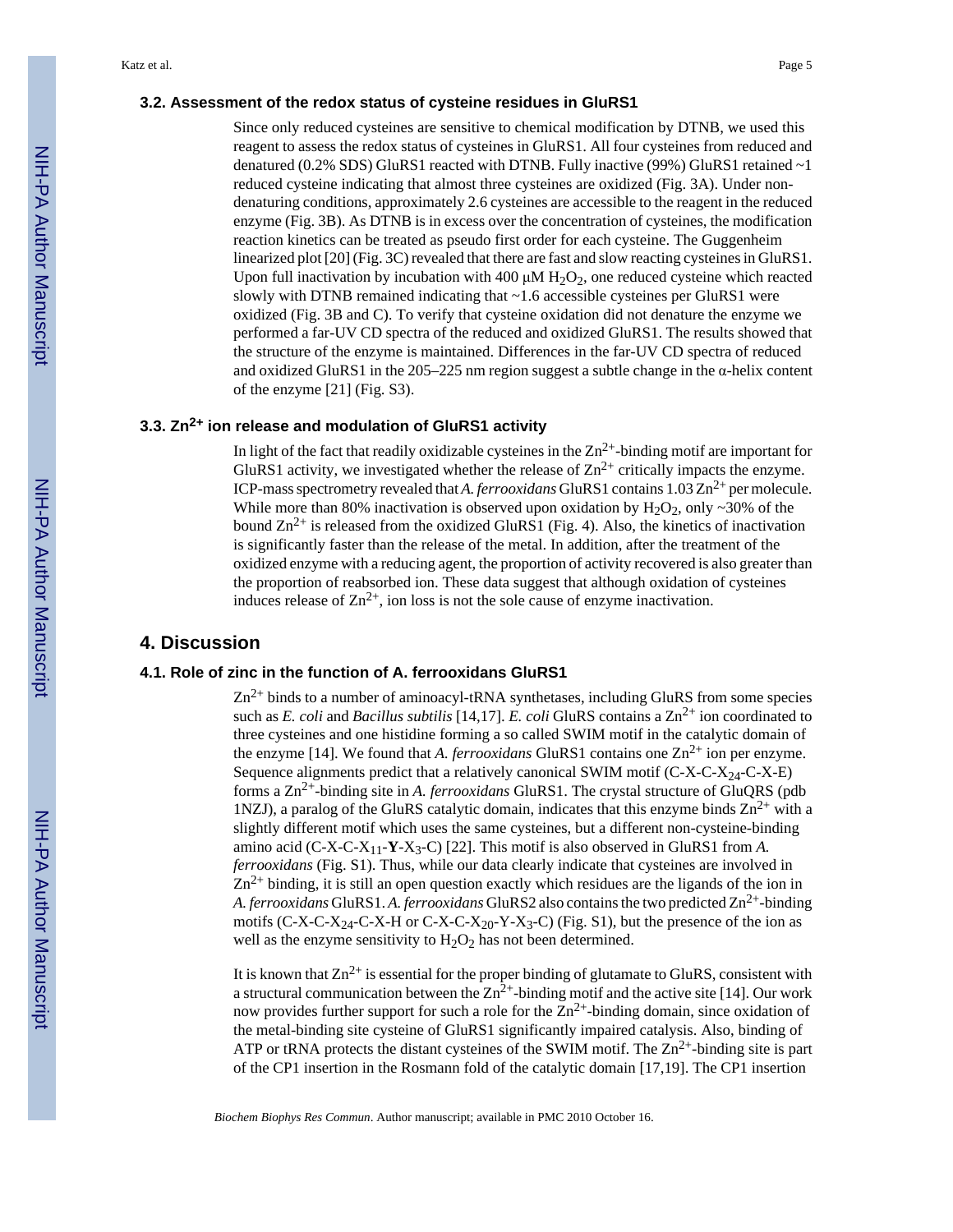is predicted to be involved in the transduction of the conformational change promoted by the binding of the anticodon of tRNA to the anticodon-binding domain [23]. This conformational change is required for the activation of glutamate by ATP. Thus, we propose that the inactivation observed upon oxidation of cysteines at the  $\text{Zn}^{2+}$ -binding motif from A. *ferrooxidans* GluRS1, might be due to an impairment of the structural communication between the anticodon-binding domain and the active site. This interpretation is consistent with the observation that  $Zn^{2+}$  release from the *E. coli* enzyme affects the affinity of GluRS for glutamic acid only in the presence of tRNA [14].

It has been shown that some proteins that participate in translation are oxidized *in vivo* under oxidative stress inhibiting translation or modifying its fidelity [11,24,25]. Whether *A. ferrooxidans* GluRS1 is reversibly inactivated *in vivo* by the cellular redox status is a question still to be answered. Also, whether redox sensitivity is a common feature of all GluRSs and GluQRSs that contain Zn2+, or is confined to certain extremophiles such as *A. ferrooxidans* is an open question.

#### **4.2. Reversible oxidation of cysteine and the regulation of heme biosynthesis**

Heme and its tetrapyrrole precursors are known to be toxic because of their capacity to generate reactive radicals [4,9,10], thus, cellular levels of heme must be finely tuned. While it has been shown in several organisms that GluTR, which is involved in the biosynthesis of ALA, is the first enzyme directly committed to the  $C_5$  pathway [4,26], our previous results led us to speculate that in *A. ferrooxidans* GluRS1 might be the first regulated enzyme of the pathway [8].

The inactivation of GluRS1 upon exposure of *A. ferrooxidans* to conditions that increase the intracellular levels of heme [8] is counteracted by the presence of a reducing agent (glutathione) in the culture medium suggesting that an oxidative event modulates GluRS1 activity. The data presented here revealed that hemin at concentrations near to the reported intracellular levels has a synergistic effect on the oxidation and inactivation of GluRS1 by  $H_2O_2$ . As the redox status and the activity of GluRS1 are recovered after treatment of the oxidized enzyme with reducing agents, we speculate that the cellular activity of GluRS1 might be controlled by changes in the redox status induced by heme, and possibly other oxidizing agents, in a reversible process. As *A. ferrooxidans* proliferate in the bioleaching environment, Fe<sup>2+</sup> is transformed to the oxidizing agent  $\text{Fe}^{3+}$ , exposing the bacterium to oxidative stress [27] and enormous variations in the available reducing power [28]. Thus, the reversible inactivation of GluRS1 might represent a possible regulatory mechanism by which the enzyme could rapidly respond to environmental conditions that alter the cellular redox status and heme requirements.

Beyond the immediate effect on GluRS activity, redox modulation may also more broadly fine tune heme biosynthesis. An interaction between GluRS and GluTR has been proposed [29, 30]. Our data indicate that a complex between GluRS and GluTR from *A. ferrooxidans* is also formed (O. Orellana, D. Pezoa, P. Alamos, unpublished results), which could potentially channel Glu-tRNA directly for tetrapyrrole synthesis. Another possible function of the complex could be to protect GluRS1 and GluTR from inactivation or degradation. Previous reports suggest that GluTR may be regulated by protein degradation in *A. ferrooxidans* [8] as well as in *Salmonella typhimurium* [26]. Answering the question as to whether the stability of the complex is altered by the cellular redox status and/or the levels of heme could shed light on the global mechanisms of regulation of tetrapyrrole synthesis in *A. ferrooxidans* and other γproteobacteria.

#### **Supplementary Material**

Refer to Web version on PubMed Central for supplementary material.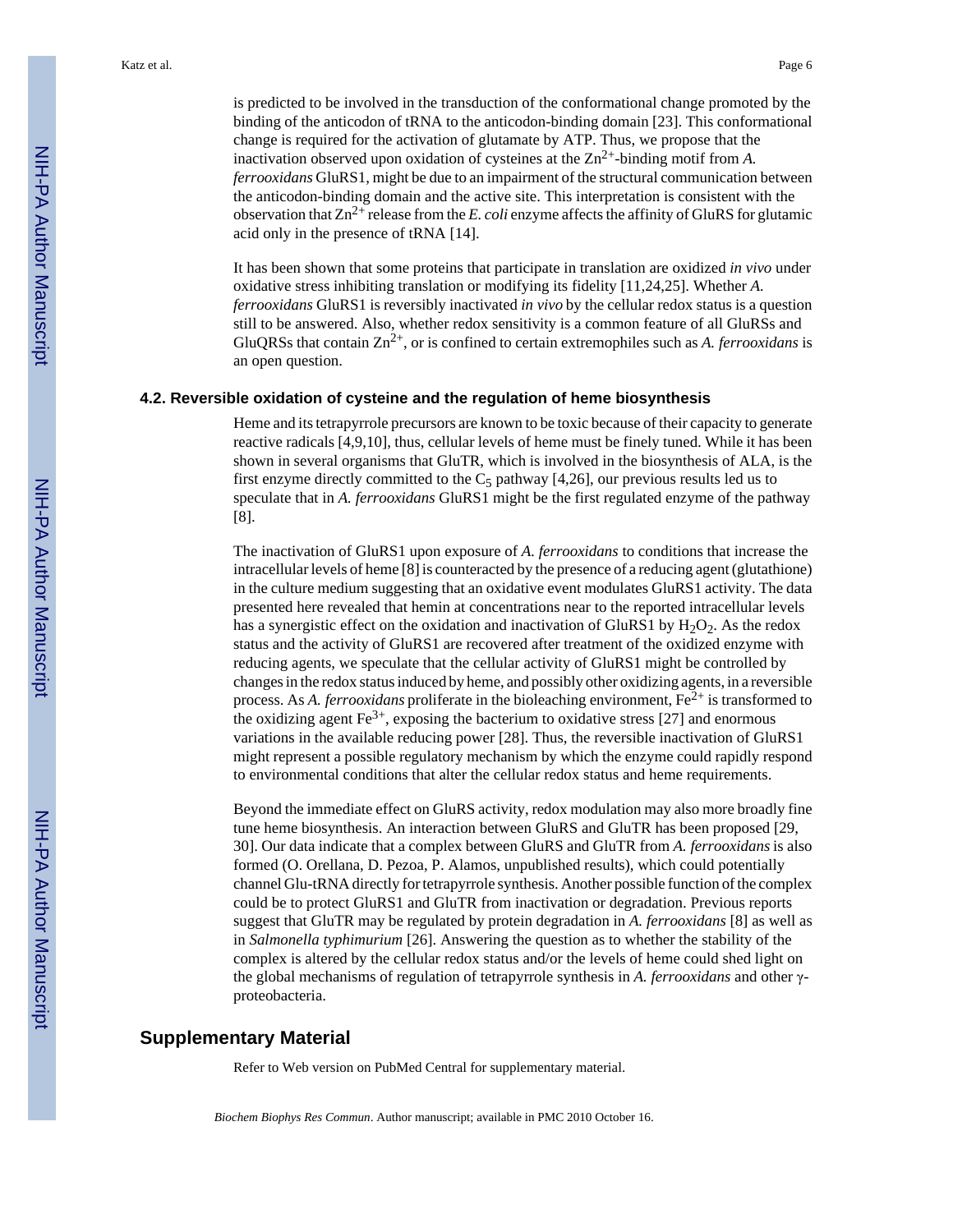## **Acknowledgments**

We thank Dr. Hervé Roy for helpful discussions. A.K. was recipient of fellowships from Conicyt, Chile and Universidad de Chile. This work was supported by Grant Fondecyt 1070437 from Conicyt, Chile (O.O.) and Grant GM65183 from the National Institutes of Health, USA (M.I.).

# **Abbreviations**

| GlnRS<br>glutaminyl-tRNA synthetase                 |  |
|-----------------------------------------------------|--|
| ND<br>non-discriminating                            |  |
| GluTR<br>glutamyl-tRNA reductase                    |  |
| δ-aminolevulinic acid<br>ALA                        |  |
| <b>DTNB</b><br>5,5'-dithio-bis(2-nitrobenzoic acid) |  |
| nitro benzoic acid<br>$TNB^{-}$                     |  |
| <b>PAR</b><br>4-(2-pyridylazo) resorcinol           |  |
| hydrogen peroxide<br>$H_2O_2$                       |  |
| circular dichroism                                  |  |

#### **References**

- 1. Banerjee R, Chen S, Dare K, et al. TRNAs: cellular barcodes for amino acids. FEBS Lett 2010;584:387– 395. [PubMed: 19903480]
- 2. Salazar JC, Ahel I, Orellana O, et al. Coevolution of an aminoacyl-tRNA synthetase with its tRNA substrates. Proc Natl Acad Sci USA 2003;100:13863–13868. [PubMed: 14615592]
- 3. Skouloubris S, Ribas de Pouplana L, De Reuse H, et al. A noncognate aminoacyl-tRNA synthetase that may resolve a missing link in protein evolution. Proc Natl Acad Sci USA 2003;100:11297–11302. [PubMed: 13679580]
- 4. O'Brian MR, Thöny-Meyer L. Biochemistry, regulation and genomics of haem biosynthesis in prokaryotes. Adv Microb Physiol 2002;46:257–318. [PubMed: 12073655]
- 5. Levicán G, Katz A, Valenzuela P, et al. A tRNA<sup>Glu</sup> that uncouples protein and tetrapyrrole biosynthesis. FEBS Lett 2005;579:6383–6387. [PubMed: 16271718]
- 6. Ingledew WJ. *Thiobacillus ferrooxidans*: the bioenergetics of an acidophilic chemolithotroph. Biochim Biophys Acta 1982;683:89–117. [PubMed: 6295474]
- 7. Yarzabal A, Brasseur G, Bonnefoy V. Cytochromes *c* of *Acidithiobacillus ferrooxidans*. FEMS Microbiol Lett 2002;209:189–195. [PubMed: 12007804]
- 8. Levicán G, Katz A, de Armas M, et al. Regulation of a glutamyl-tRNA synthetase by the heme status. Proc Natl Acad Sci USA 2007;104:3135–3140. [PubMed: 17360620]
- 9. Aft RL, Mueller GC. Hemin-mediated oxidative degradation of proteins. J Biol Chem 1984;259:301– 305. [PubMed: 6323403]
- 10. Kumar S, Bandyopadhyay U. Free heme toxicity and its detoxification systems in human. Toxicol Lett 2005;157:175–188. [PubMed: 15917143]
- 11. Leichert LI, Jakob U. Protein thiol modifications visualized in vivo. PLoS Biol 2004;2:e333. [PubMed: 15502869]
- 12. Roy H, Ling J, Irnov M, et al. Post-transfer editing *in vitro* and *in vivo* by the beta subunit of phenylalanyl-tRNA synthetase. EMBO J 2004;23:4639–4648. [PubMed: 15526031]
- 13. Liu M, Huang Y, Wu J, et al. Effect of cysteine residues on the activity of arginyl-tRNA synthetase from *Escherichia coli*. Biochemistry 1999;38:11006–11011. [PubMed: 10460155]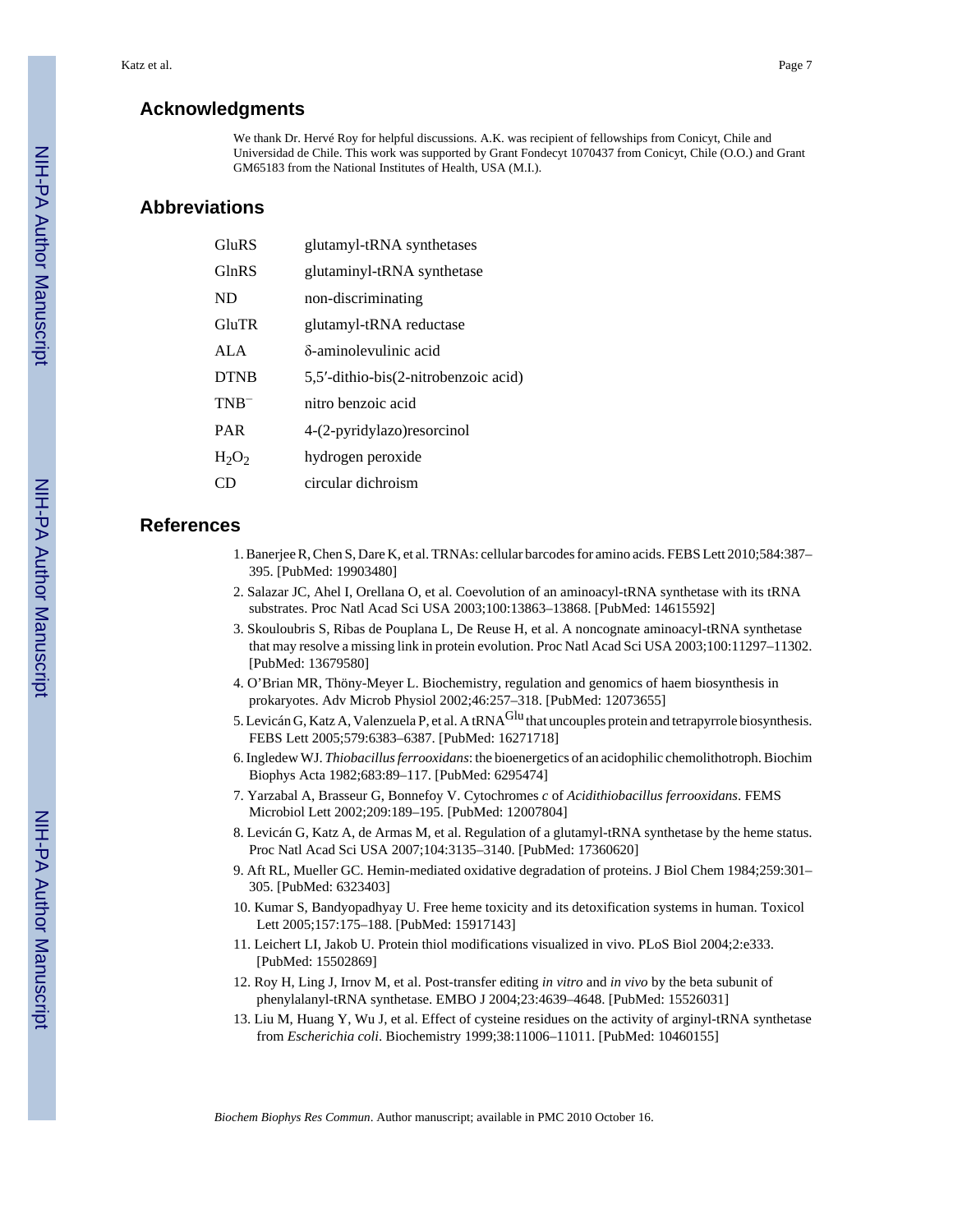Katz et al. Page 8

- 14. Banerjee R, Dubois DY, Gauthier J, et al. The zinc-binding site of a class I aminoacyl-tRNA synthetase is a SWIM domain that modulates amino acid binding via the tRNA acceptor arm. Eur J Biochem 2004;271:724–733. [PubMed: 14764088]
- 15. Hunt JB, Neece SH, Ginsburg A. The use of 4-(2-pyridylazo)resorcinol in studies of zinc release from *Escherichia coli* aspartate transcarbamoy. Anal Biochem 1985;146:150–157. [PubMed: 3887984]
- 16. Garrick MD, Scott D, Kulju D, et al. Evidence for and consequences of chronic heme deficiency in Belgrade rat reticulocytes. Biochim Biophys Acta 1999;1449:125–136. [PubMed: 10082971]
- 17. Liu J, Gagnon Y, Gauthier J, et al. The zinc-binding site of *Escherichia coli* glutamyl-tRNA synthetase is located in the acceptor-binding domain. J Biol Chem 1995;270:15162–15169. [PubMed: 7797500]
- 18. Sekine S, Nureki O, Dubois DY, et al. ATP binding by glutamyl-tRNA synthetase is switched to the productive mode by tRNA binding. EMBO J 2003;22:676–688. [PubMed: 12554668]
- 19. Liu J, Lin SX, Blochet JE, et al. The glutamyl-tRNA synthetase of *Escherichia coli* contains one atom of zinc essential for its native conformation and its catalytic activity. Biochemistry 1993;32:11390– 11396. [PubMed: 8218204]
- 20. Niebergall PJ, Sugita ED. Utilization of the Guggenheim method in kinetics. J Pharm Sci 1968;57:1805–1808. [PubMed: 5684763]
- 21. Van Holde, KE.; Johnson, C.; Ho, PS. Principles of Physical Biochemistry. 1. Prentice Hall; Upper Saddle River, NJ: 1998.
- 22. Campanacci V, Dubois DY, Becker HD, et al. The *Escherichia coli* YadB gene product reveals a novel aminoacyl-tRNA synthetase like activity. J Mol Biol 2004;337:273–283. [PubMed: 15003446]
- 23. Sethi A, Eargle J, Black AA, et al. Dynamical networks in tRNA:protein complexes. Proc Natl Acad Sci USA 2009;106:6620–6625. [PubMed: 19351898]
- 24. Shenton D, Smirnova JB, Selley JN, et al. Global translational responses to oxidative stress impact upon multiple levels of protein synthesis. J Biol Chem 2006;281:29011–29021. [PubMed: 16849329]
- 25. Ling J, Söll D. Severe oxidative stress induces protein mistranslation through impairment of an aminoacyl-tRNA synthetase editing site. Proc Natl Acad Sci USA 2010;107:4028–4033. [PubMed: 20160114]
- 26. Wang L, Elliott M, Elliott T. Conditional stability of the HemA protein (glutamyl-tRNA reductase) regulates heme biosynthesis in *Salmonella typhimurium*. J Bacteriol 1999;181:1211–1219. [PubMed: 9973348]
- 27. Rodrigues VD, Martins PF, Gaziola SA, et al. Antioxidant enzyme activity in *Acidithiobacillus ferrooxidans* LR maintained in contact with chalcopyrite. Process Biochem 2010;45:914–918.
- 28. Rawlings DE, Tributsch H, Hansford GS. Reasons why '*Leptospirillum*'-like species rather than *Thiobacillus ferrooxidans* are the dominant iron-oxidizing bacteria in many commercial processes for the biooxidation of pyrite and related ores. Microbiology 1999;145:5–13. [PubMed: 10206710]
- 29. Jahn D. Complex formation between glutamyl-tRNA synthetase and glutamyl-tRNA reductase during the tRNA-dependent synthesis of 5-aminolevulinic acid in *Chlamydomonas reinhardtii*. FEBS Lett 1992;314:77–80. [PubMed: 1451806]
- 30. Paravisi S, Fumagalli G, Riva M, et al. Kinetic and mechanistic characterization of *Mycobacterium tuberculosis* glutamyl-tRNA synthetase and determination of its oligomeric structure in solution. FEBS J 2009;276:1398–1417. [PubMed: 19187240]

#### **Appendix A. Supplementary data**

Supplementary data associated with this article can be found, in the online version, at doi: 10.1016/j.bbrc.2010.06.031.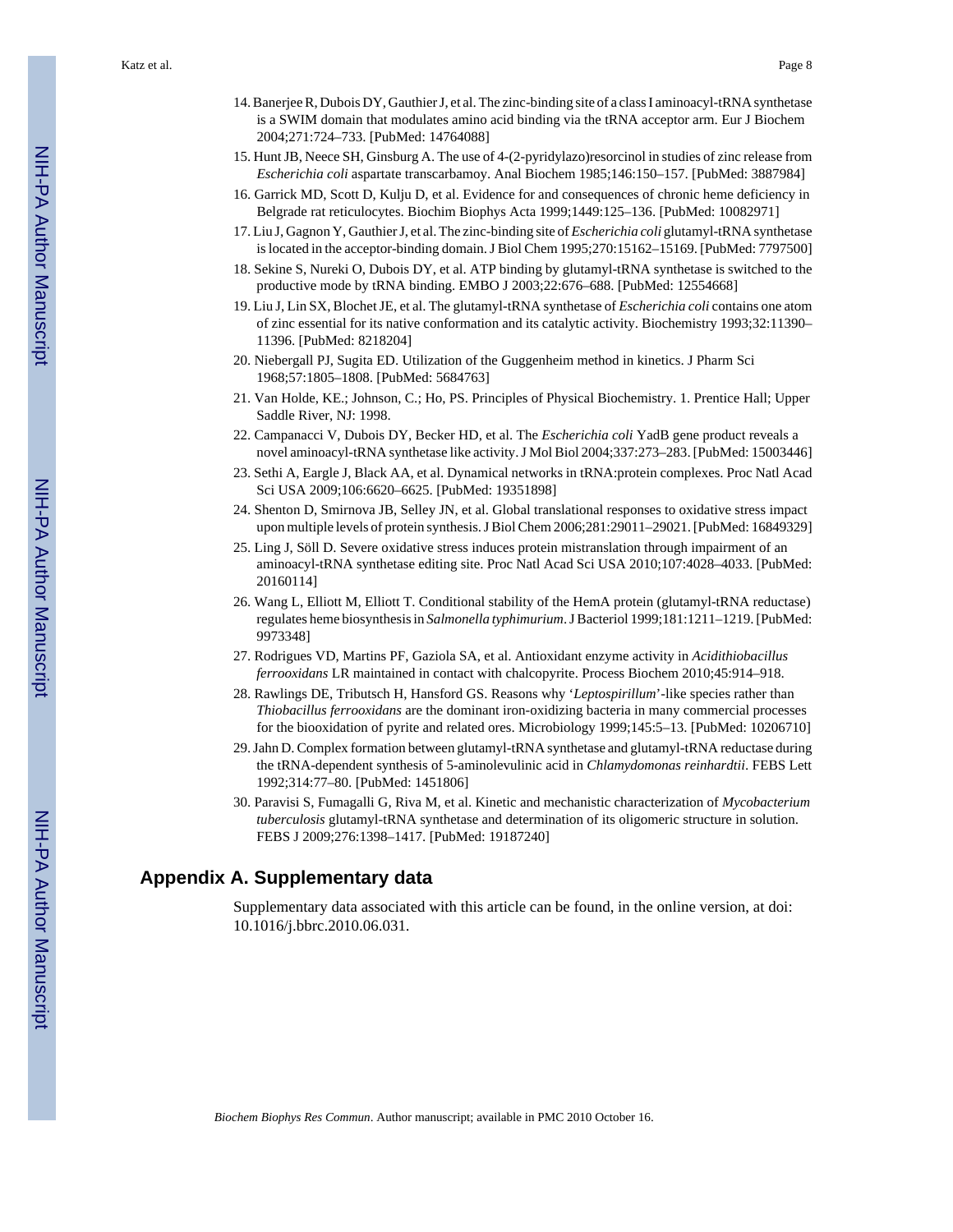Katz et al. Page 9



#### **Fig. 1.**

H<sub>2</sub>O<sub>2</sub> inactivates GluRS1. (A) 0.25 μM GluRS1 was incubated at 37 °C in the presence ( $\Box$ ) or absence ( $\blacksquare$ ) of 10 µM hemin and variable concentrations of H<sub>2</sub>O<sub>2</sub>. After 10 min of incubation the activity of a 0.1 μM GluRS1 aliquot was measured. (B) 0.25 μM GluRS1 was incubated in the presence of 10 μM hemin plus 60 μM  $H_2O_2$ . At given time points the activity of a 0.1 μM GluRS1 aliquot was measured. After 15 min of oxidation, 24 mM of β-mercaptoethanol was added  $($  $\downarrow$  $)$  and the remaining activity was measured.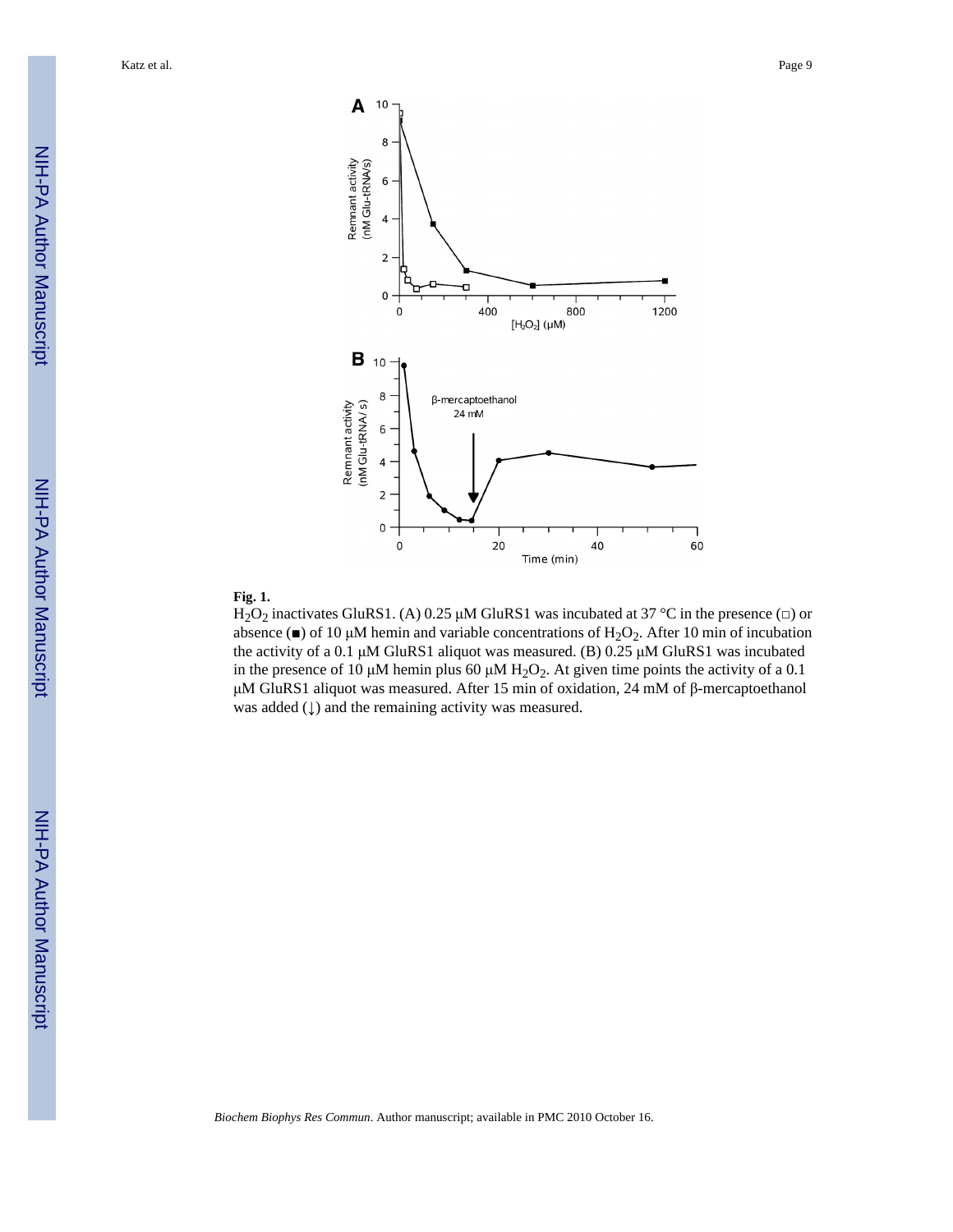

#### **Fig. 2.**

GluRS1 is protected from oxidation by tRNA and ATP. The enzyme was incubated at 37 °C for 8 min. in the absence (control −) or presence (control +) of 10 μM hemin plus 300  $\mu$ MH<sub>2</sub>O<sub>2</sub>. Where indicated, the enzyme was incubated in the presence of the oxidation mixture plus saturating concentrations of either glutamate (50 μM), tRNA (2.6 μM) or ATP (5 mM). After incubation the activity of a 0.068 μM GluRS1 aliquot was measured.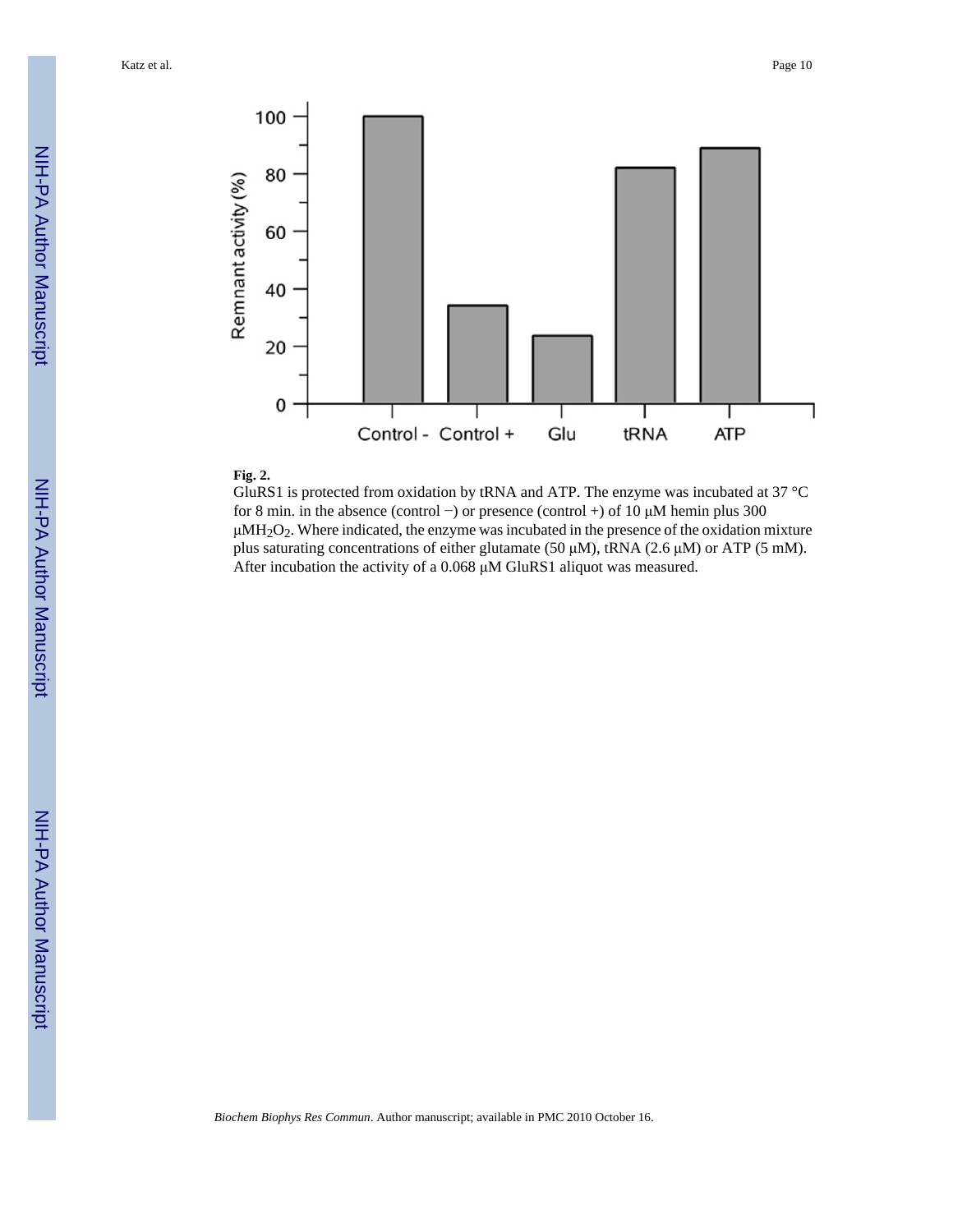

#### **Fig. 3.**

DTNB reactivity of cysteines from GluRS1. (A) Number of reduced cysteines per molecule of denatured (0.2% SDS) GluRS1 either reduced or oxidized in the presence of 400 μM H2O2 as determined by DTNB reactivity. (B) GluRS1 was incubated in the presence (gray) or absence (black) of 400  $\mu$ M H<sub>2</sub>O<sub>2</sub>. The resulting enzyme was treated with DTNB and the reaction was followed by absorbance at 412 nm. (C) Guggenheim plot of the data from (B). Discontinuous lines indicate the linear zone of the plot lines.